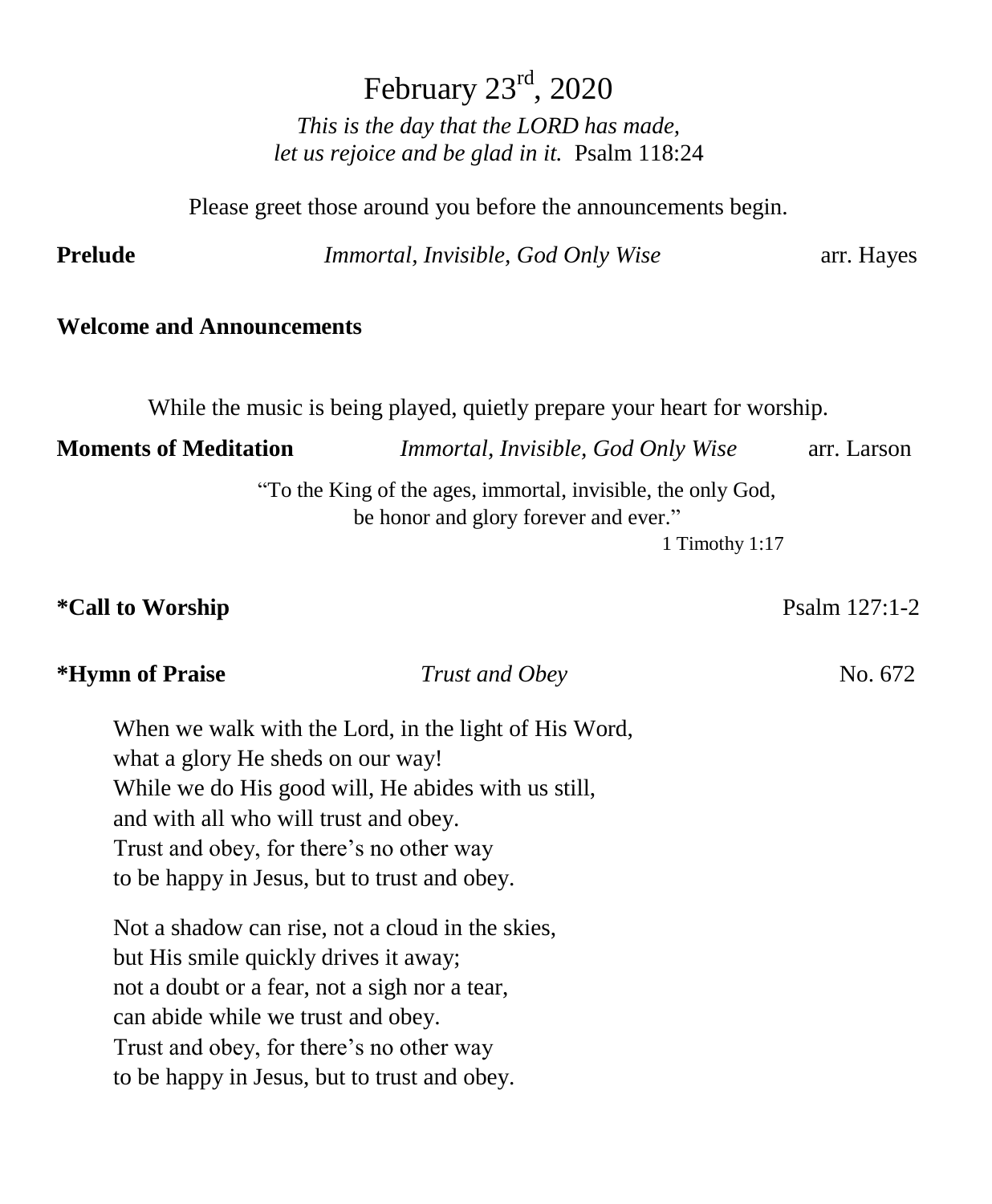Not a burden we bear, not a sorrow we share, but our toil He doth richly repay; not a grief nor a loss, not a frown or a cross, but is blest if we trust and obey. Trust and obey, for there's no other way to be happy in Jesus, but to trust and obey.

But we never can prove, the delights of His love until all on the altar we lay; for the favor He shows, and the joy He bestows, are for them who will trust and obey. Trust and obey, for there's no other way to be happy in Jesus, but to trust and obey.

Then in fellowship sweet we will sit at His feet, or we'll walk by His side in the way; what He says we will do, where He sends we will go, never fear, only trust and obey. Trust and obey, for there's no other way to be happy in Jesus, but to trust and obey.

### **\*Prayer of Invocation**

### **Scripture Reading** *Joshua 24:1-15*

Pew Bible Page 368

### **Prayer of Confession**

Our Heavenly Father, forgive us for we have fallen short of your glory and sinned against you. We admit that we have done things this week that you commanded us not to do and we admit that there were things that you called us to do that we have not done. Have mercy upon us we pray, and forgive us of all our unrighteousness. Narrow is the way that leads to life and we confess that this is a road that we do not always desire to walk. Help us to walk it more and more. Fill us with joy as we abide in your ways, so that others might see us and be pointed to Christ Jesus, our guide and our strength. Lead us on, we pray, in Jesus name. Amen.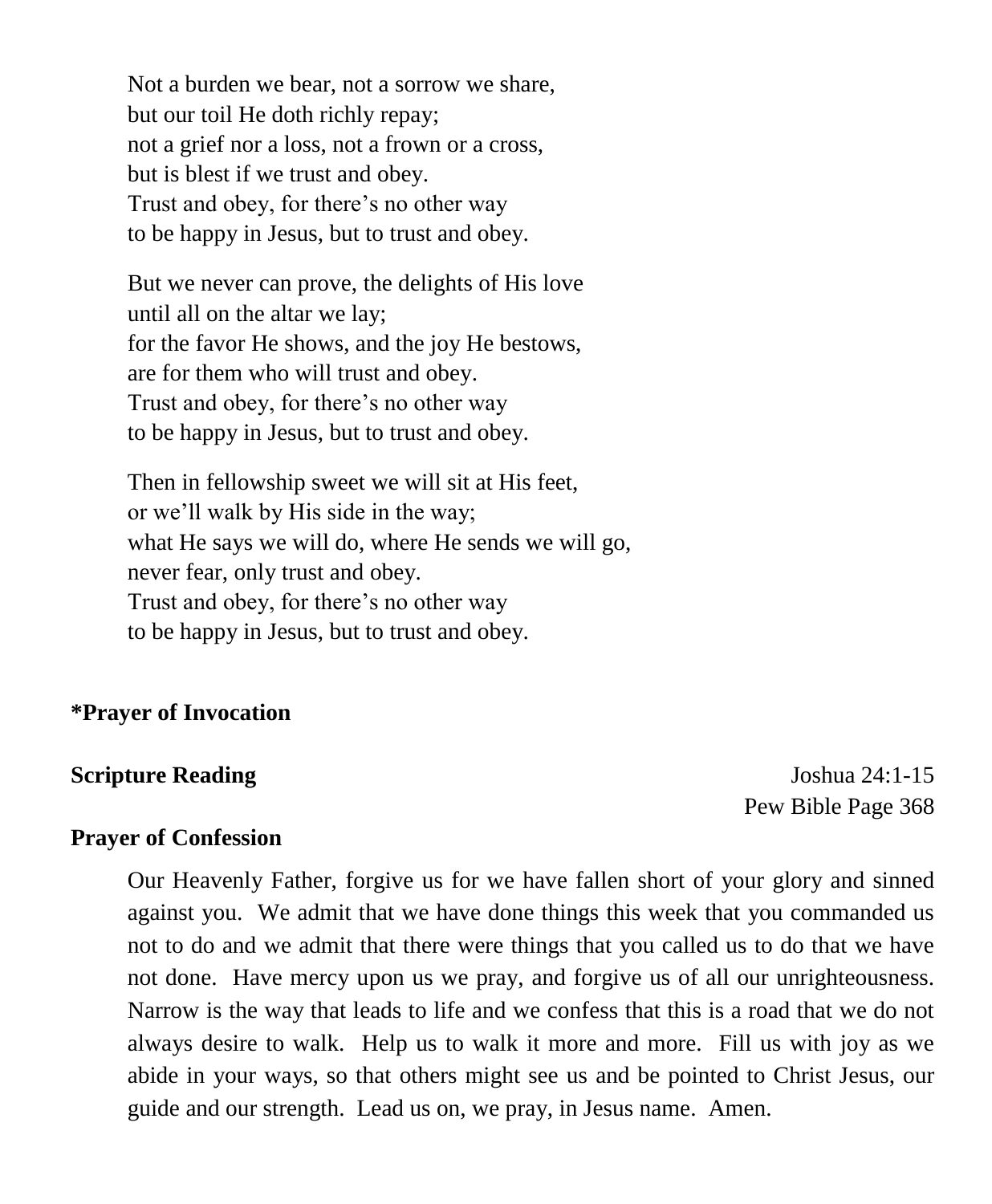### **Assurance of Pardoning Grace** Psalm 127:3-5

 $3$  Behold, children are a heritage from the Lord, the fruit of the womb a reward.  $4$ Like arrows in the hand of a warrior are the children of one's youth.  $5$  Blessed is the man who fills his quiver with them! He shall not be put to shame when he speaks with his enemies in the gate.

**\*Hymn of Thanksgiving** *He Will Hold Me Fast* **See Next Page**

## **Westminster Shorter Catechism 23 - 24**

- Q. 23 What offices doth Christ execute as our Redeemer?
- **A. Christ, as our Redeemer, executeth the offices of a prophet, of a priest, and of a king, both in his estate of humiliation and exaltation.**
- Q. 24 How doth Christ execute the office of a prophet?
- **A. Christ executeth the office of a prophet, in revealing to us, by his Word and Spirit, the will of God for our salvation.**

**Prayer of Intercession**

**Tithes and Offering** *Blest Be the Tie That Binds* arr. Vandall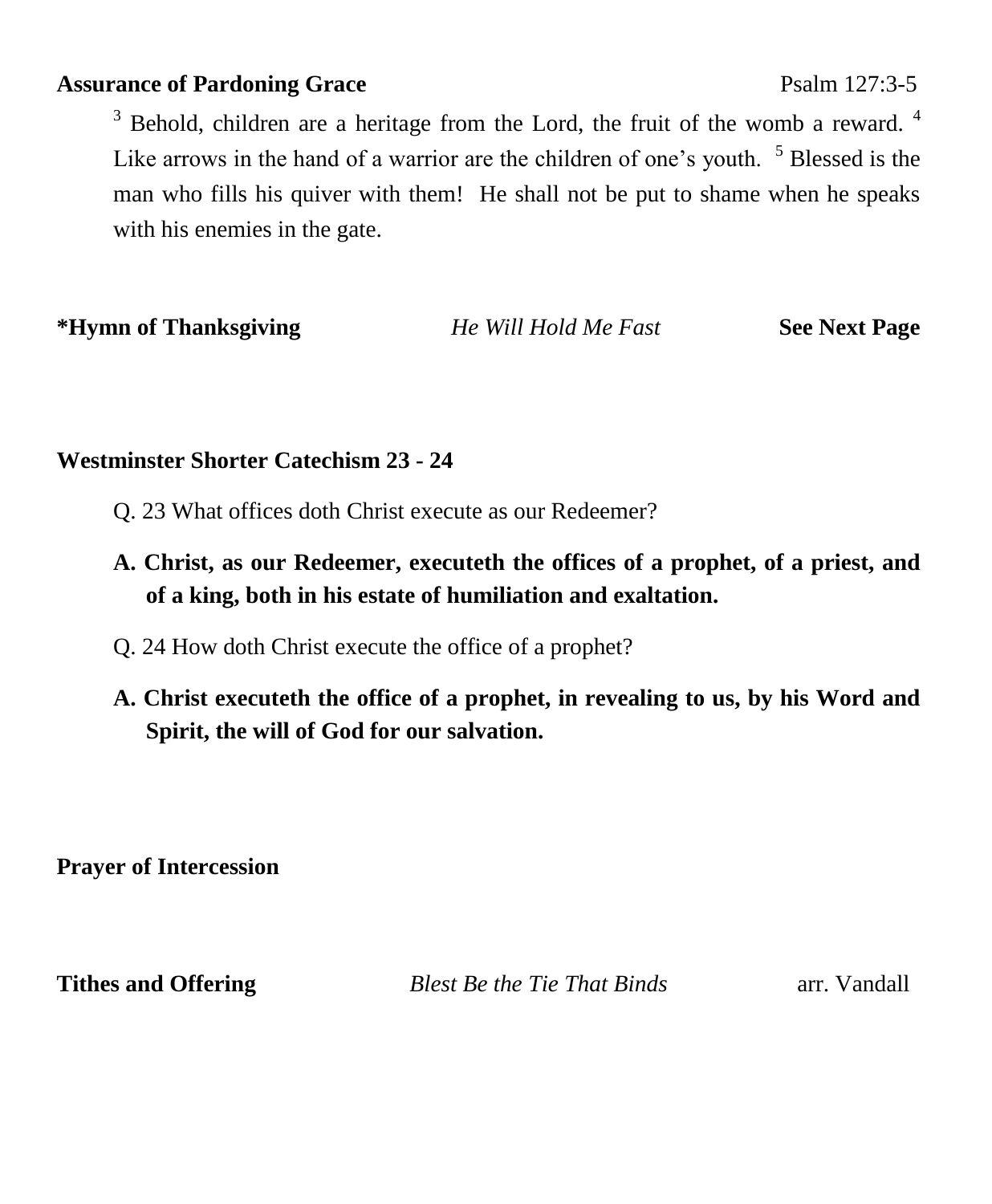### *He Will Hold Me Fast*



© 2013 Getty Music Publishing; All rights reserved. Reprinted with permission under CCLI #376630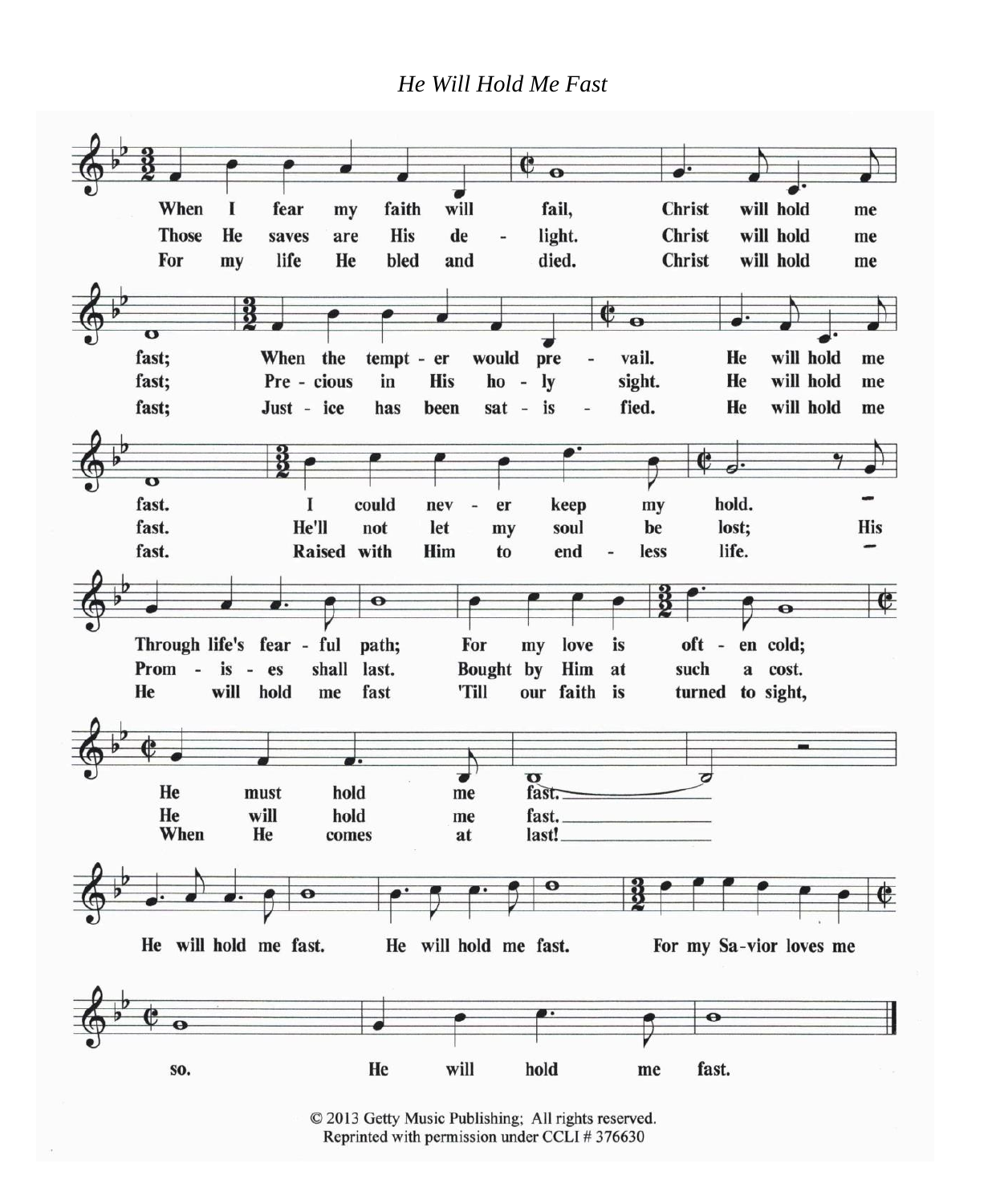### **\*Hymn of Preparation** *Amazing Grace!* No. 460

Amazing grace! How sweet the sound, that saved a wretch like me! I once was lost, but now am found, was blind, but now I see.

'Twas grace that taught my heart to fear, and grace my fears relieved; how precious did that grace appear the hour I first believed!

Thro' many dangers, toils, and snares, I have already come; 'tis grace has brought me safe thus far, and grace will lead me home.

The Lord has promised good to me, His Word my hope secures; He will my shield and portion be, as long as life endures.

And when this flesh and heart shall fail, and mortal life shall cease, I shall possess within the veil a life of joy and peace.

When we've been there ten thousand years, bright shining as the sun, we've no less days to sing God's praise than when we've first begun.

**Sermon** Christian Parenting Luke 2:39-52 Pew Bible Page 1592

Sermon Outline

1. Imparting Wisdom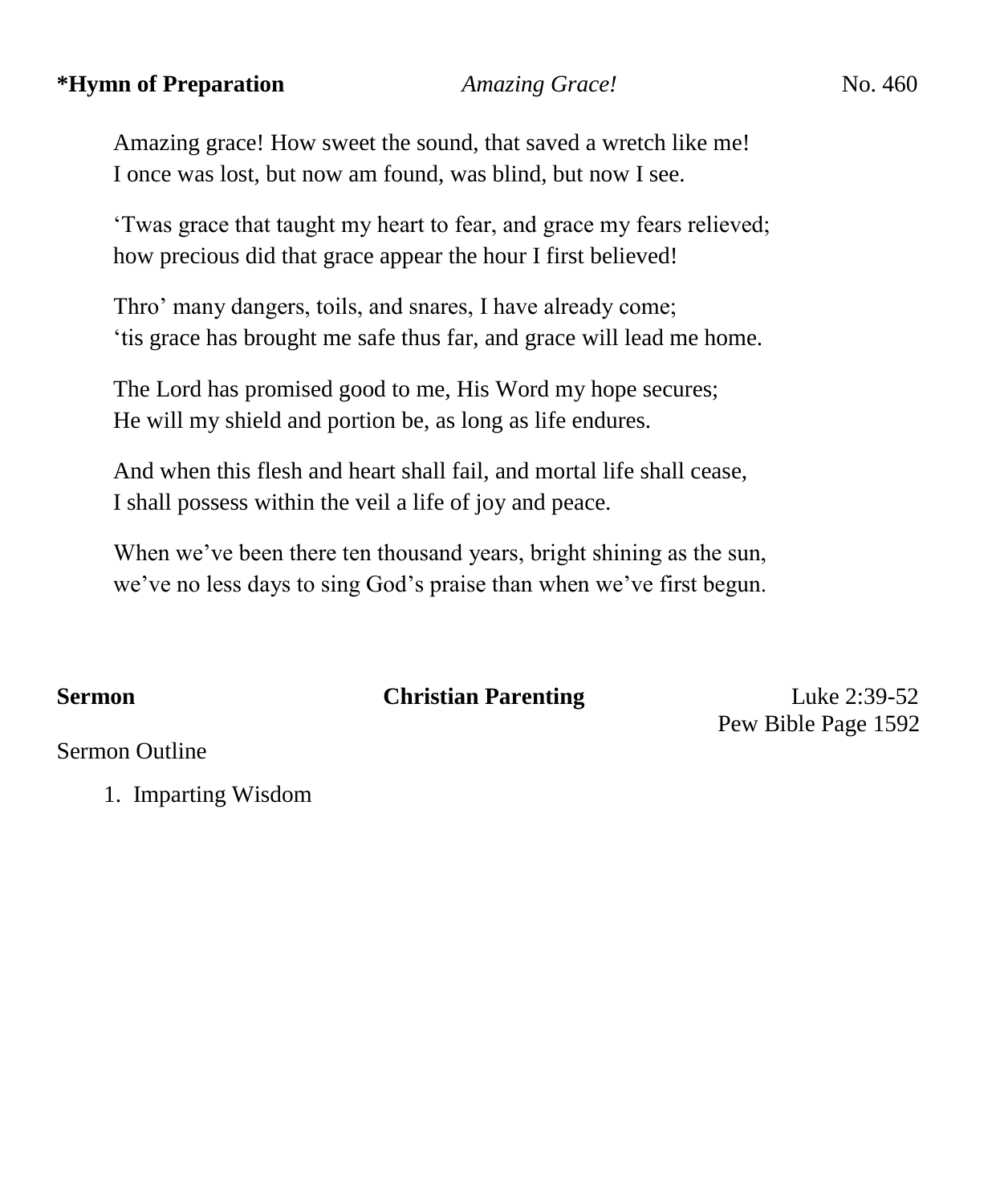2. Responsibilities of Children

3. Responsibilities of Parents

4. Responsibilities of the Covenant Community

**Sermon Text for Next Sunday, March 1: Luke 3:1-14**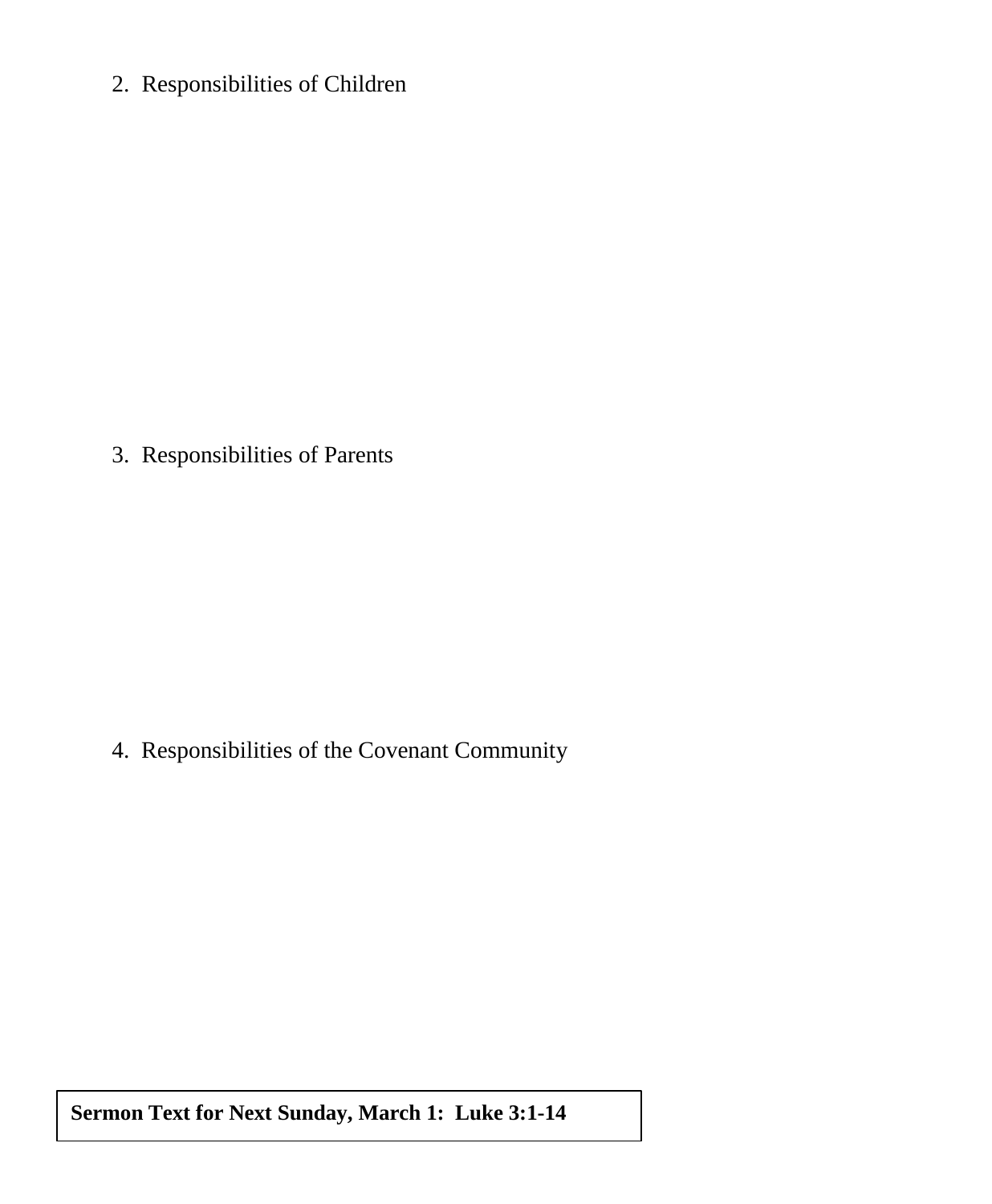Questions for Further Reflection:

- 1. The ordinary means of grace are prayer, Word (esp. the preached Word), and sacraments. How do these means of grace help build up our children to be wise? How do they build up parents to be wise? Other members of the congregation?
- 2. What does Colossians 2:3 teach us about the wisdom of Christ?
- 3. Why did Joseph and Mary leave Jesus in Jerusalem? Were they guilty of child neglect? Was Jesus wrong not to let them know he was staying? Was it just an accident? What do you think?
- 4. Do we underestimate the spiritual insight of young people? Why or why not?
- 5. Mary and Joseph left the carpentry shop and sought to worship God. How far does the way we spend our time reflect our spiritual priorities?

# **\*Hymn of Response** *A Christian Home* No. 719

Tune: Finlandia

O give us homes built firm upon the Savior, where Christ is Head and Counselor and guide; where every child is taught His love and favor and give his heart to Christ, the crucified: how sweet to know that though his footsteps saver, his faithful Lord is walking by his side!

O give us homes with godly fathers, mothers, who always place their hope and trust in Him; whose tender patience turmoil never bothers, whose calm and courage trouble cannot dim: a home where each finds joy in serving others, and love still shines, tho' days be dark and grim.

O Lord, our God, our homes are Thine forever! We trust to Thee their problems, toil, and care; their bonds of love no enemy can sever, if Thou art always Lord and Master there: be Thou the center of our least endeavor be Thou our guest, our hearts and home to share.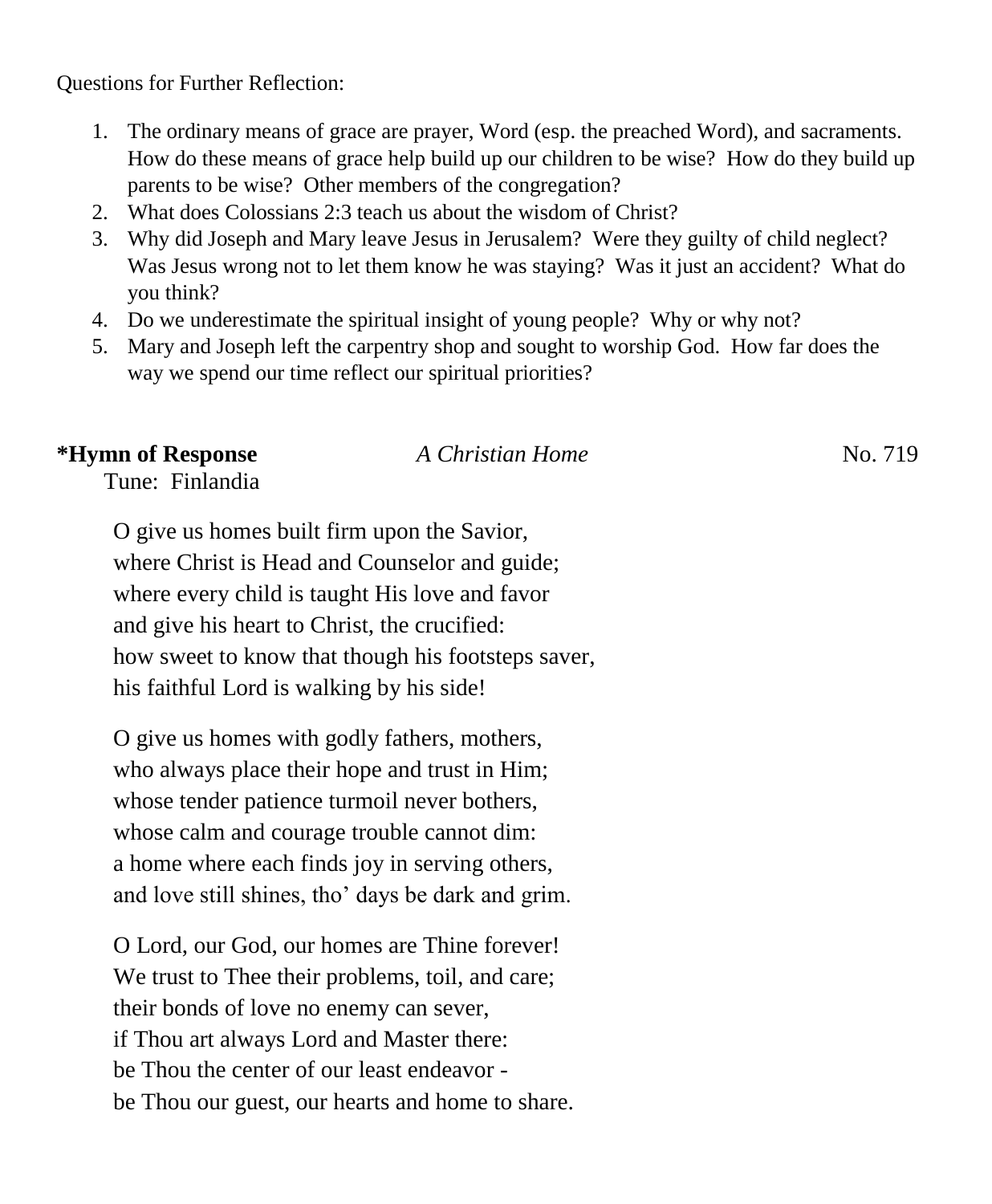## **\*Benediction**

# **\*Gloria Patri** No. 735

Glory be to the Father, and to the Son, and to the Holy Ghost; as it was in the beginning, is now, and ever shall be, world without end. Amen, amen.

# **\*Postlude** *I could Sing of Your Love Forever* arr. Larson

**\* \* \* \* \* \* \* \***

**Piano Denise O'Neal & Grayden Lash Intercessory Prayer** Yon Lindborg, Elder

# **Serving the Lord**

|                   | 2/23        | 3/01          | 3/08                |
|-------------------|-------------|---------------|---------------------|
|                   | B. Hrivnak. | F. Armstrong, | B. Schoon,          |
| <b>AM Nursery</b> | Emily S.    | Krystal T.    | Aaron L.            |
| Greeters          | Lindborg    | Hale/Grass    | Lanenga             |
| Treats            | Schoon      | Lindborg      | Lash                |
| Serve/Cleanup     | Schoon      | Lindborg      | Lash                |
| Audio             | J. Martin   | B. Schoon     | <b>B.</b> Armstrong |
| Elder of the Week | Lindborg    | Gretzinger    | Schoon              |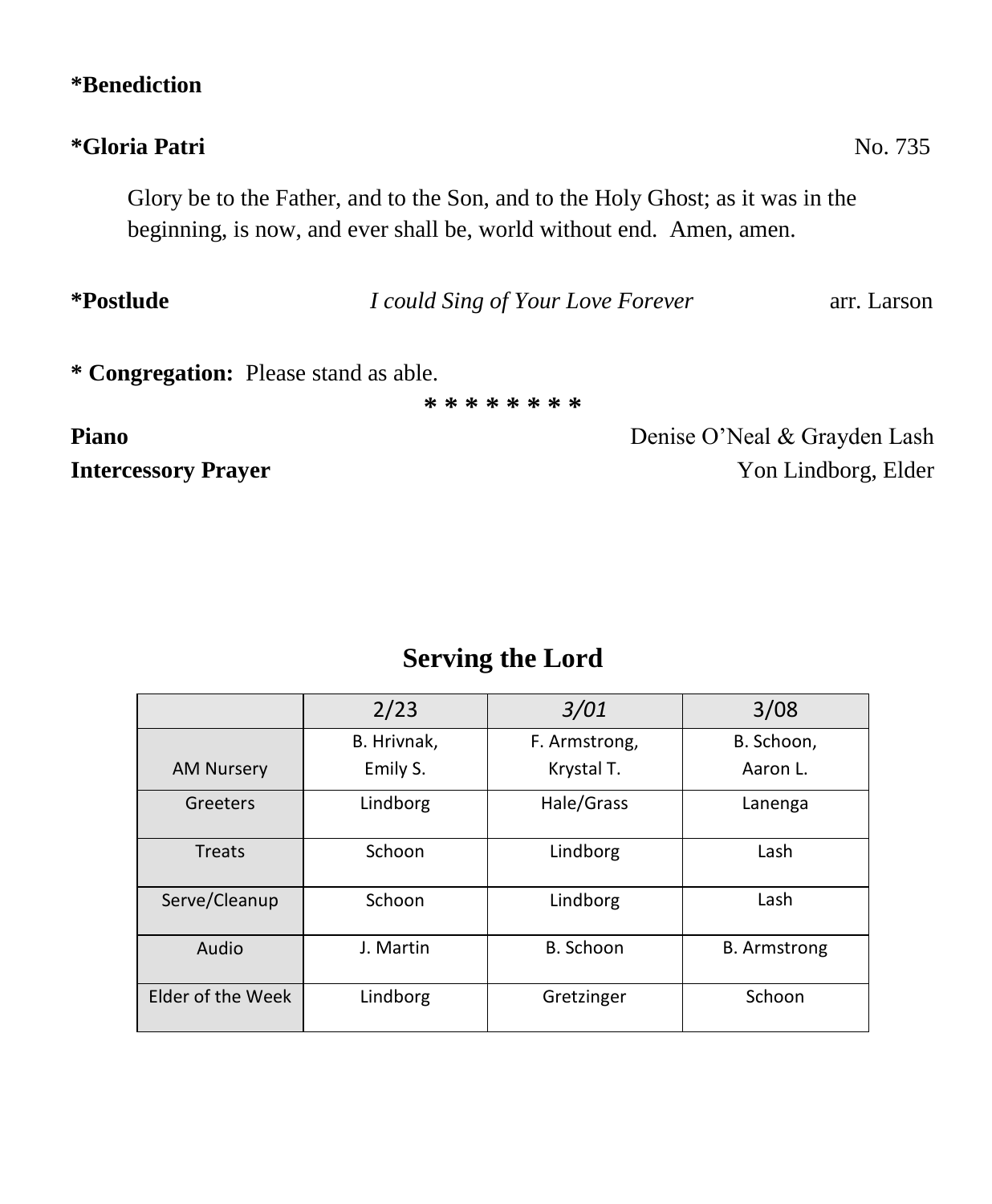# **Weekly Calendar**

| <b>DATE</b>      | <b>TIME</b> | <b>EVENT</b>                        |
|------------------|-------------|-------------------------------------|
| <b>SUN 2/23</b>  | 9:00 AM     | <b>Opening Exercises</b>            |
|                  | 9:15 AM     | <b>Sunday School Classes</b>        |
|                  | 10:30 AM    | <b>Worship Service</b>              |
|                  | 12:15 PM    | <b>Schoon Care Group</b>            |
|                  | 12:30 PM    | <b>Communicants Class</b>           |
| <b>MON 2/24</b>  | $6:00$ PM   | Hrivnak Care Group                  |
| <b>WED 2/26</b>  | 9:30 AM     | Ladies' Bible Study                 |
| <b>THUR 2/27</b> | 11:30 AM    | Brunch at Viking Chili Bowl         |
| <b>SAT 2/29</b>  | 8:00 AM     | Men's Bible Study                   |
|                  | 10:00 AM    | Bridal Shower for Elyssa O'Neal     |
| <b>SUN 3/01</b>  | 9:00 AM     | <b>Opening Exercises</b>            |
|                  | 9:15 AM     | <b>Sunday School Classes</b>        |
|                  | 10:30 AM    | Worship Service & The Lord's Supper |
|                  | 12:30 PM    | <b>Communicants Class</b>           |
|                  | 5:00 PM     | Youth Bible Study                   |
|                  |             |                                     |

# **Important Upcoming Events**

| <b>THUR 3/05</b> | $6:00 \text{ PM}$ | <b>First Financial Peace University Class</b> |
|------------------|-------------------|-----------------------------------------------|
| <b>SAT 4/04</b>  | 10:00 AM          | Kara O'Neal's Bridal Shower                   |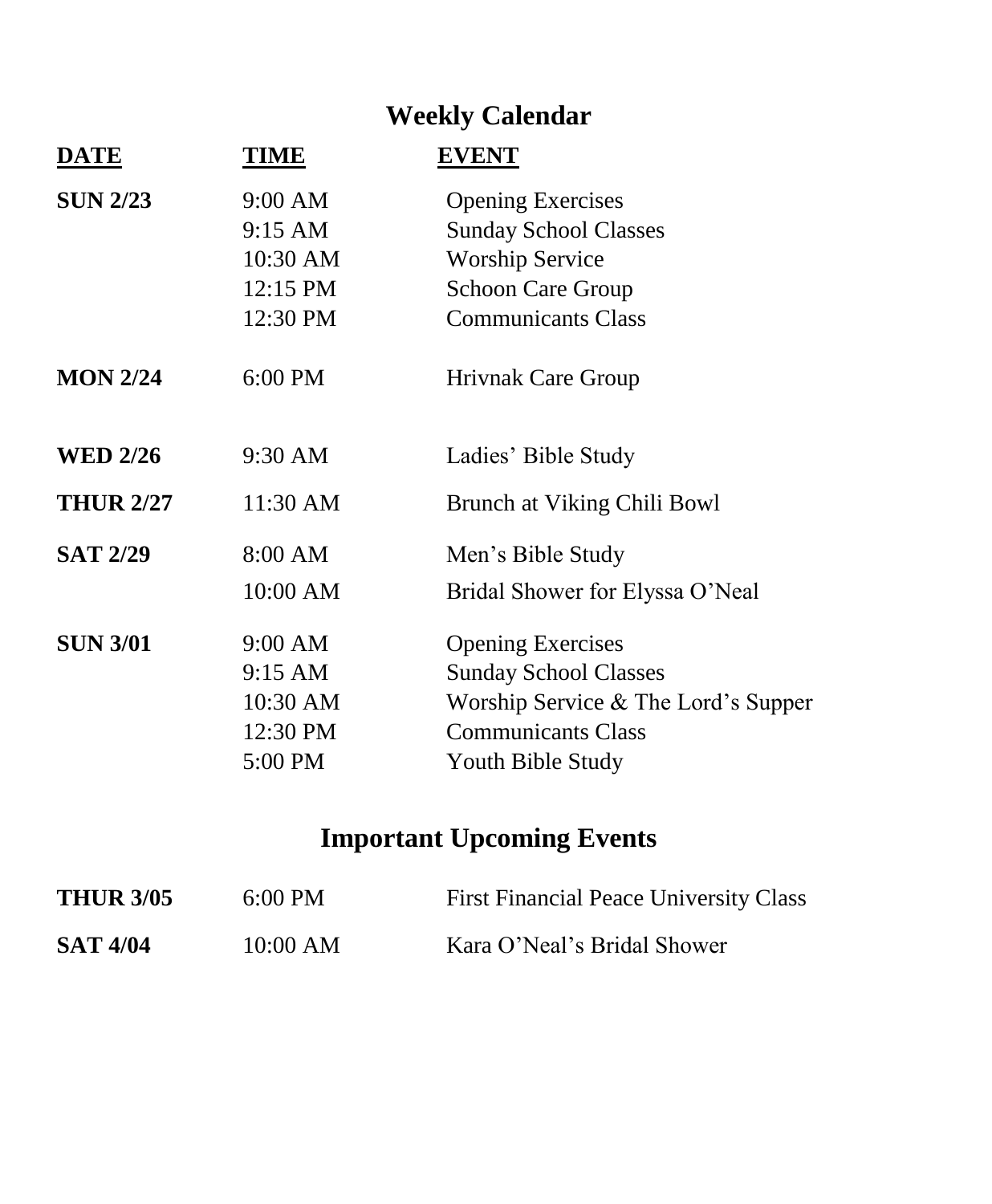### **Announcements**

 **A New Volunteer Schedule:** A volunteer schedule starting with March 1 responsibilities and going through June 28 has been posted to the church's website. A copy is also available on the table in the narthex. If you need to trade with someone, please make this arrangement yourself and then email the church office so that an accurate schedule can be listed in the bulletin each week. Thanks to all who have volunteered!

 **Brunch Fellowship:** Meet for brunch this Thursday, February 27, at 11:30 am at the Viking Chili Bowl (105 E Morthland Drive, Valparaiso). Everyone welcome!

 **2020 Church Directory:** For those families who indicated on the sign-up sheet that they would like a copy of the 2020 Directory, you can pick it up on the table in the foyer. For those who did not order one, you can find the updated directory on the church's website. Click on MEMBERS found on the Home Page and log into your account (if you have forgotten your login information or never received a username and password, please call or email Sandy at the church office and she will reset the password for you). Once logged in, click on MEMBER DIRECTORY and then on the link "Click here for a downloadable copy of the directory." Please contact Sandy if you would still like a hardcopy of the directory. A special thanks to Lorrie Martin who took pictures of those members who requested an updated picture.

 **Meals for Stechly:** A Meal Train is being created for Ashley and Matt Stechly. Once Ashley returns home from the hospital after having their baby, you will receive a link via an email to sign up to take them a meal.